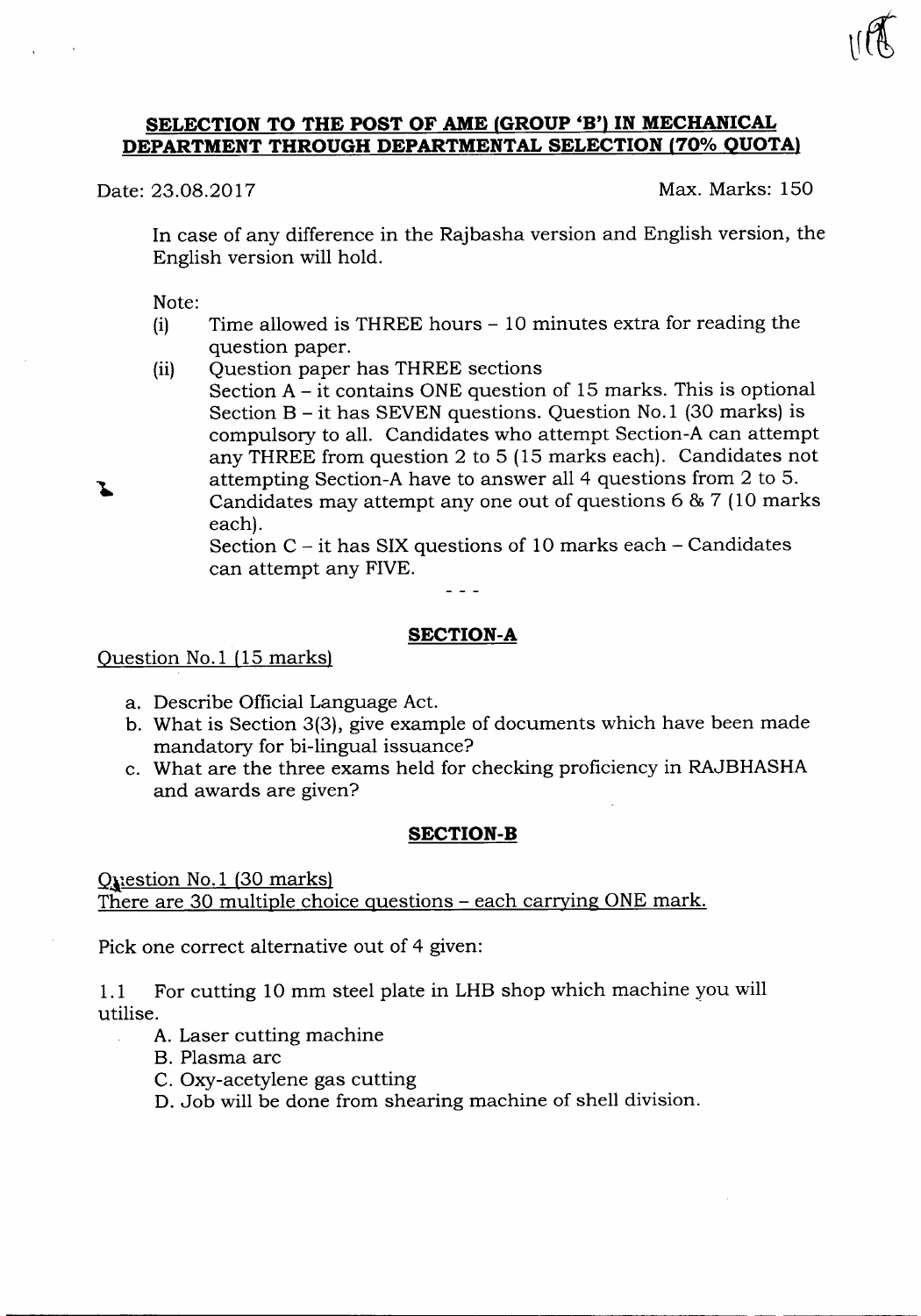- 1.2 Bolster machining of Fiat bogie is done on
	- A. 3 axis machine
	- B. 5 axis machine
	- C. Can be done on both 3 as well as 5 axis machine
	- D. Edge milling machine
- 1.3. How many bushes are required in Fiat bogie?
	- A.24 B.12
	- C.36
	- D. Nil

I

1.4. Recently ICF has decided to change wall thickness of LHB SHELL. Which of the following change has been taken?

A. 1mm to 2 mm B. 3mm to 2 mm C. 2mm to 3 mm D. 3mm to 1 mm

1.5. Which of the following gas in liquid form is required by Baileu make Laser cutting machine of LHB shop?

- A. Oxygen
- B. Nitrogen
- C. Co2
- D. Pure Air

1.6. The process of welding used in Robotic Spot welding of IGM make in LHB shop is called

- A. TIG
- B. MIG
- C. C02
- D. Resistance

1.7. In model rake under manufacturing in furnishing in ICF, which of the wall panelling material is used?

A. ACP B. FRP C. POLYCARBONATE D. LP SHEET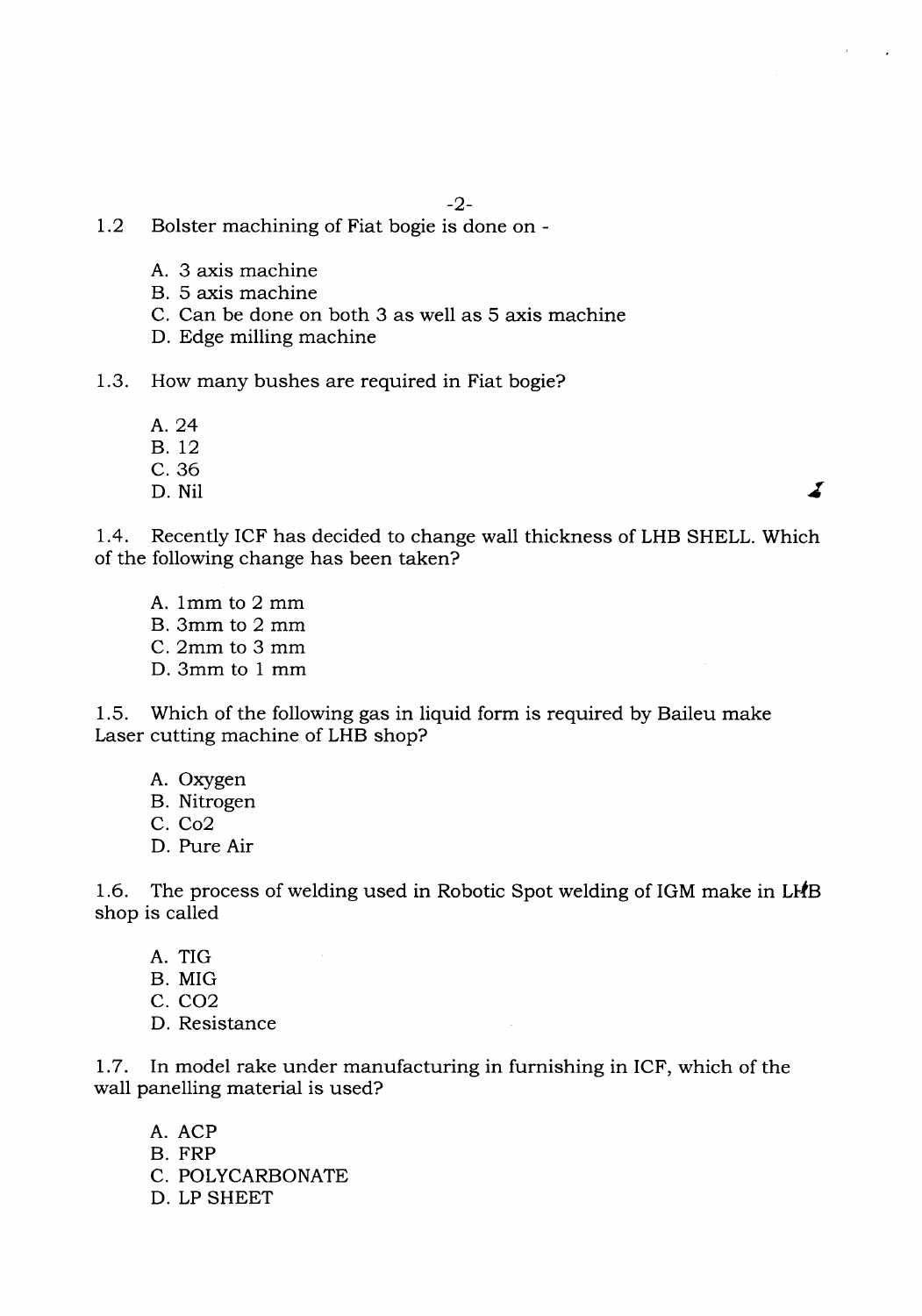- 1.8. AIR SPRINGS presently are being used in which type of LHB coaches.
	- A. LWS B. LWSCN C. LWLRRM D. LACCN

1.9. MAX Permissible speed of Air conditioned coaches presently under manufacturing in ICF is  $-$ 

- A. 110
- B. 130
- C. 160
- D.200

1~'10.Train -18 and Train -20 are the names given to which type of rolling stock which will be made in ICF

- A. 3 phase EMUs
- B. 3 phase DEMUs
- C. Train sets with under slung electrics
- D. Rake made out of Air conditioned LHB coaches
- 1.11. ICF is a
	- A.PSU
	- B. Independent factory
	- C. Production Unit under Ministry of Railways
	- D. TAMILNADU GOVT's unit
- 1.12. Conical rubber springs are planned to be provided in
	- A. LHB coaches
		- B. CONVENTIONAL ICF design EMUs and DEMUs
		- C. Train sets
		- D. None

# 1.13. Presently LHB air conditioned coaches built in ICF are provided with -

- A. Cast wheels
- B. Forged wheels
- C. Either can be used
- D. Fabricated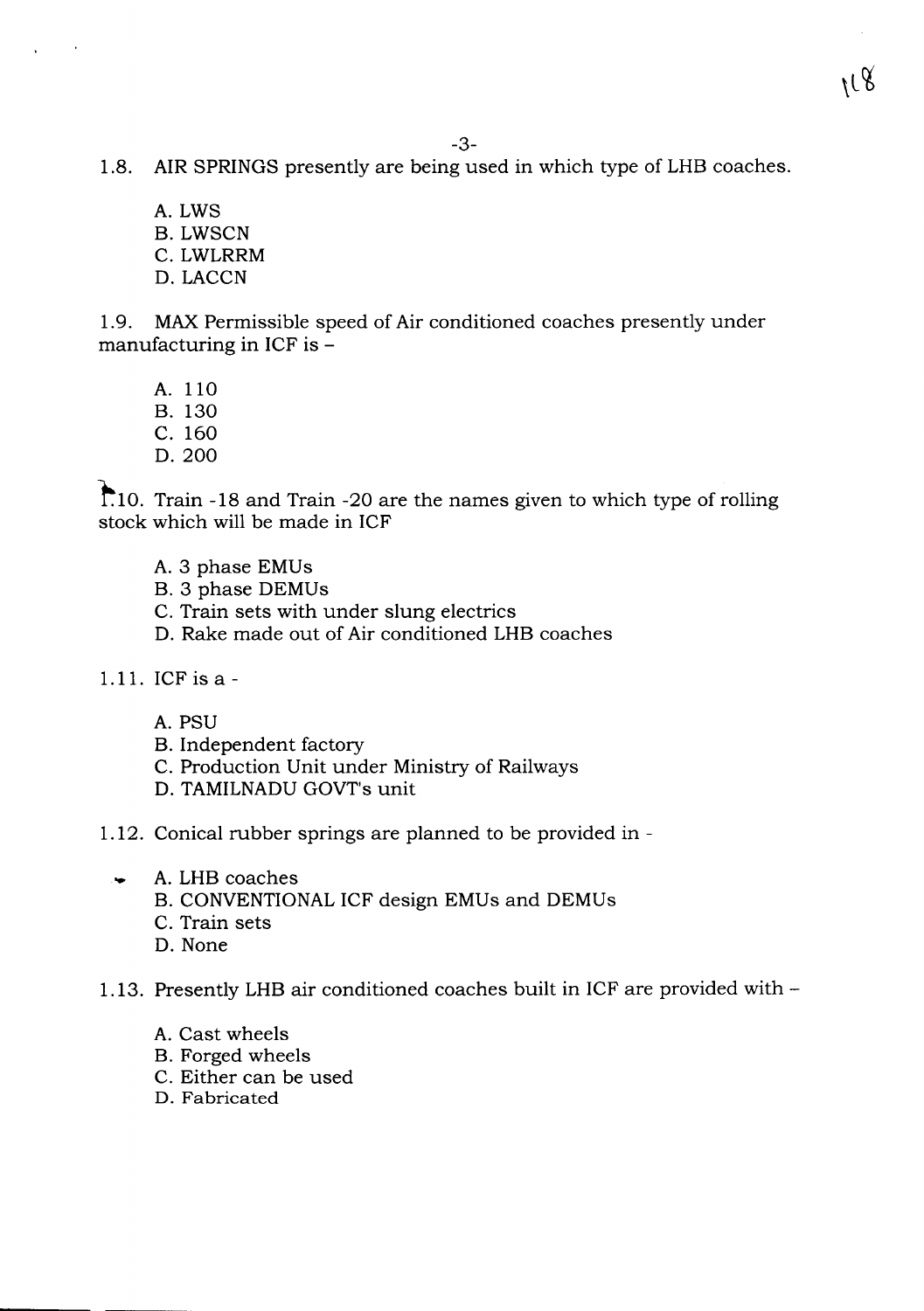*r* -

- 1.14. In EMUs Air springs are used in-
	- A. Primary suspension.
	- B. Secondary suspension
	- C. Both
	- D. None
- 1.15. Side walls and roof in LHB shell are made of-
	- A. Side wall Ferritic SS roof Austenitic SS
	- B. Side wall austenitic SS roof Ferritic SS
	- C. Both Austenitic SS
	- D. Both Ferritic SS
- 1.16. Underframe of LHB is made from -
	- A. Austenitic SS
	- B. Ferritic SS
	- C. IRSM 41
	- D. Aluminium
- 1.17. Standard 3834 relates to
	- A. Cleanliness
	- B. Productivity
	- C. Welding
	- D. Environment
- 1.18. ISO 50001 relates to
	- A. Energy conservation
	- B. Environment
	- C. Cleanliness
	- D. New technologies
- 1.19. Full form of DETC currently under manufacturing is-
	- A. Diesel electric train car
	- B. Direct energy transfer current
	- C. Diesel electric tower car
	- D. Diesel electric trailer car.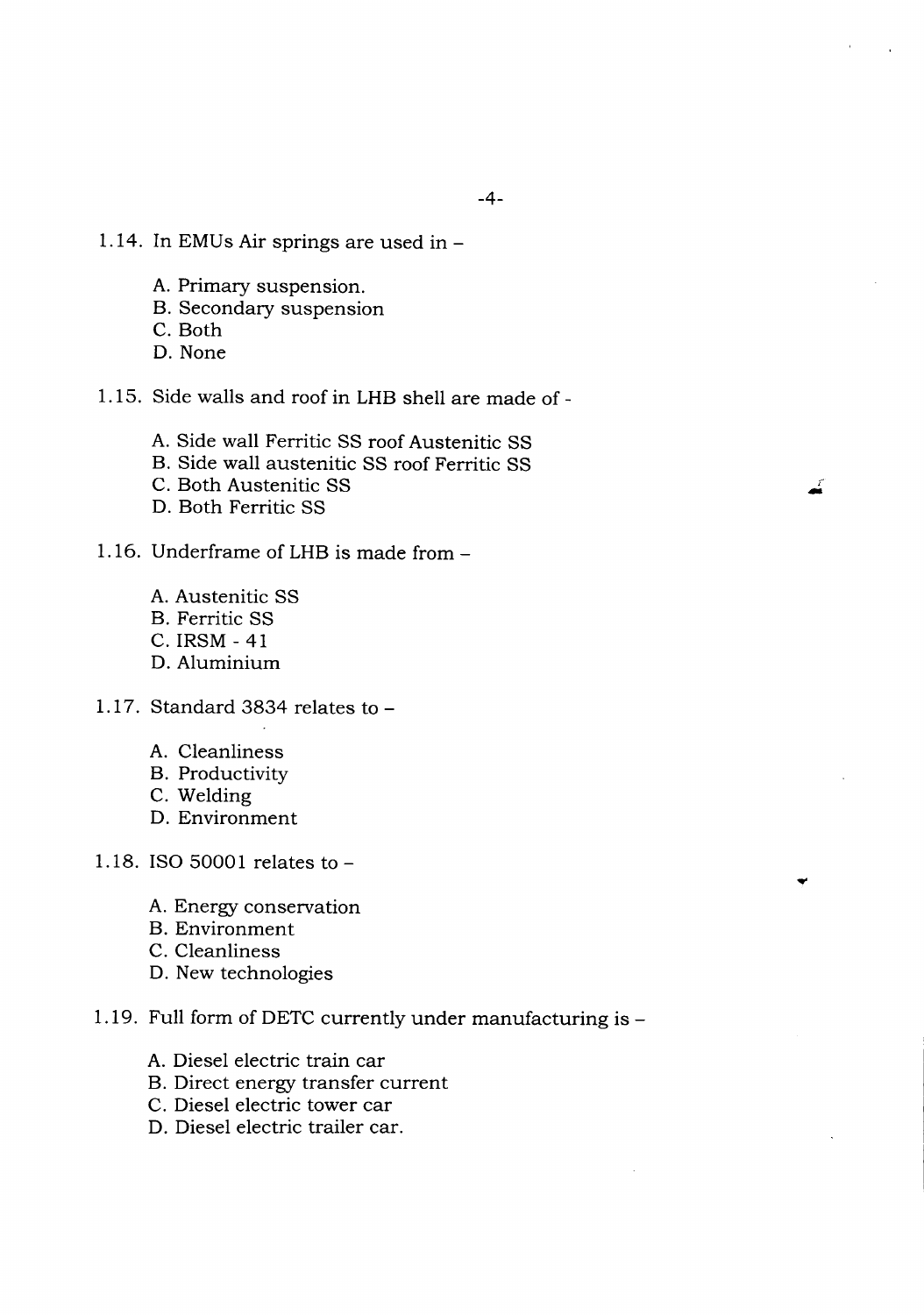### 1.20. KOLKATA metro rake currently under manufacturing in ICF has -

- A. 4 motor and 4 trailer coaches
- B. All eight motor coaches
- c. 2 motor coaches and six trailer coaches
- D. All eight trailer coaches.
- 1.21. Each LWLRRM power currently car has -
	- A. Two DA SETS of 500 KVA each
	- B. One DA set of 500 KVA
	- C. One DA set of 750 KVA
	- D. Two DA sets of 750 KVA each
- 1.22. SPART has  $-$
- A. Two power cars
	- B. 3 power cars
	- C. One power cars
	- D. None
- 1.23. Life of LHB coach is
	- A. 35 years
	- B. 25 years
	- C. 40 years
	- D. 45 years
- 1.24. ICF is processing NABL certification for  $-$ 
	- A. Laboratory
	- B. Museum
	- C. AWTI
	- ~ D. LHB shop
- 1.25. IRIS standard is for
	- A. Importing
	- B. Exporting
	- C. Indigenous production
	- D. Improving energy efficiency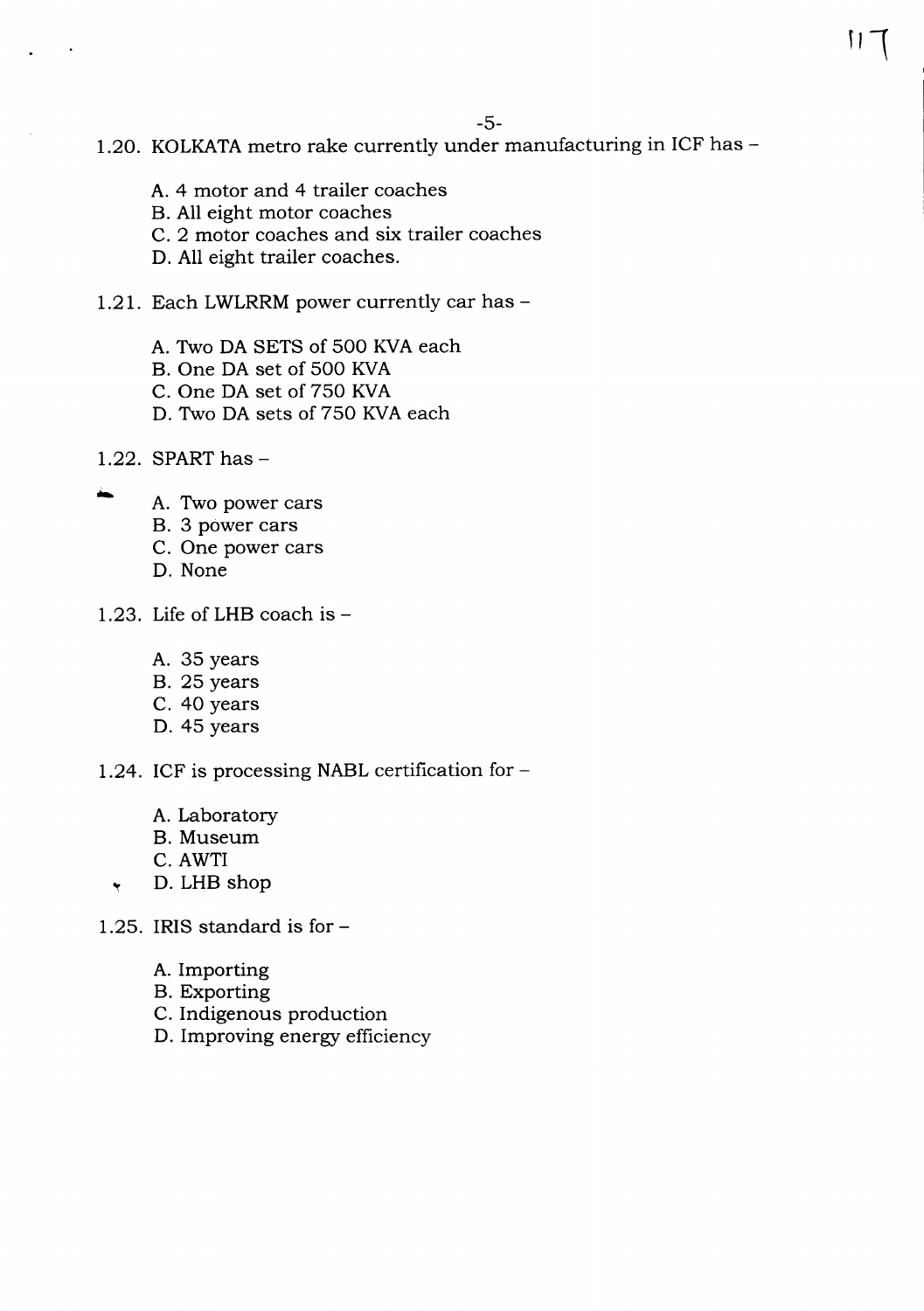- 1.26. 5S technique was developed in-
	- A.Japan
	- B. Germany
	- C. USA
	- D. China
- 1.27. FIAT bogie frames are painted -
	- A. Before machining
	- B. After machining
	- C. As per convenience before and after painting
	- D. NOT required to be painted as there are made out of Stainless Steel

1.28. CSP-1 and CSP-2 projects under execution in ICF are for -

- A. Production of EMUs
- B. Production of DEMUs
- C. Production of Metro coaches
- D. Production of stainless steel coaches
- 1.29. For new rolling stock who gives speed certificate
	- A.RDSO
	- B.ICF
	- C. Railway Board
	- D. Zonal Railway

1.30. Which type of coupling is used in Kolkata Metro?

- A.CBC
- B. Screw coupling
- C. Schaku
- D. None of the above

#### Question no. 2 (15 marks)

Describe the layout of new Spring Shop coming up in ICF with a flow process chart.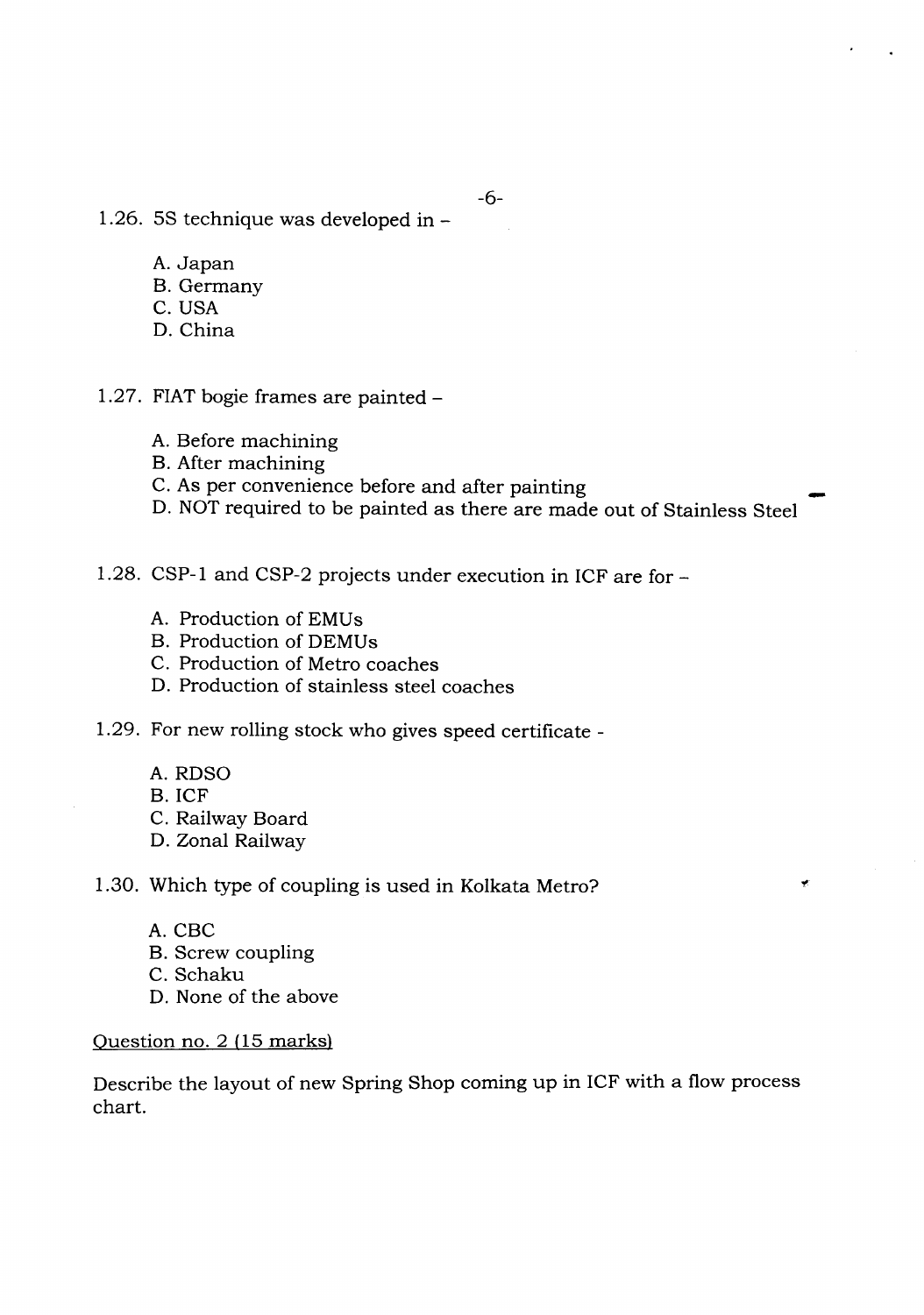$116$ 

### Question no. 3 (15 marks)

Describe layout of Shop-19 with flow process chart for production of LHB shell.

# Question no. 4 (15 marks)

Describe painting process of LHB coaches with a flow process chart clearly bringing out all the activities involved.

# Question no. 5 (15 marks)

Describe ERP. What ADVANTAGES have accrued to ICF on account of its introduction?

# Question no. 6 (10 marks)

What do you understand by Destructive and non -destructive testing? Give two examples of each.

# Question no. 7 (10 marks)

Describe machines used in wheel shop. What pressure is required to press in a FIAT wheel on axle? Why wheel balancing is needed in FIAT wheels?

# **SECTION-C**

# Attempt any FIVE questions out of SIX given below – Each carries 10 marks

# Question no. 1 (10 marks)

If you are made GM ICF, how will you tackle the problem of staff not staying for full 8hours in shop premises? Do you think loose allowed timings is a contributing factor? Is Biometric attendance process an answer? Are there ICF staff who are getting salary but not coming for work?